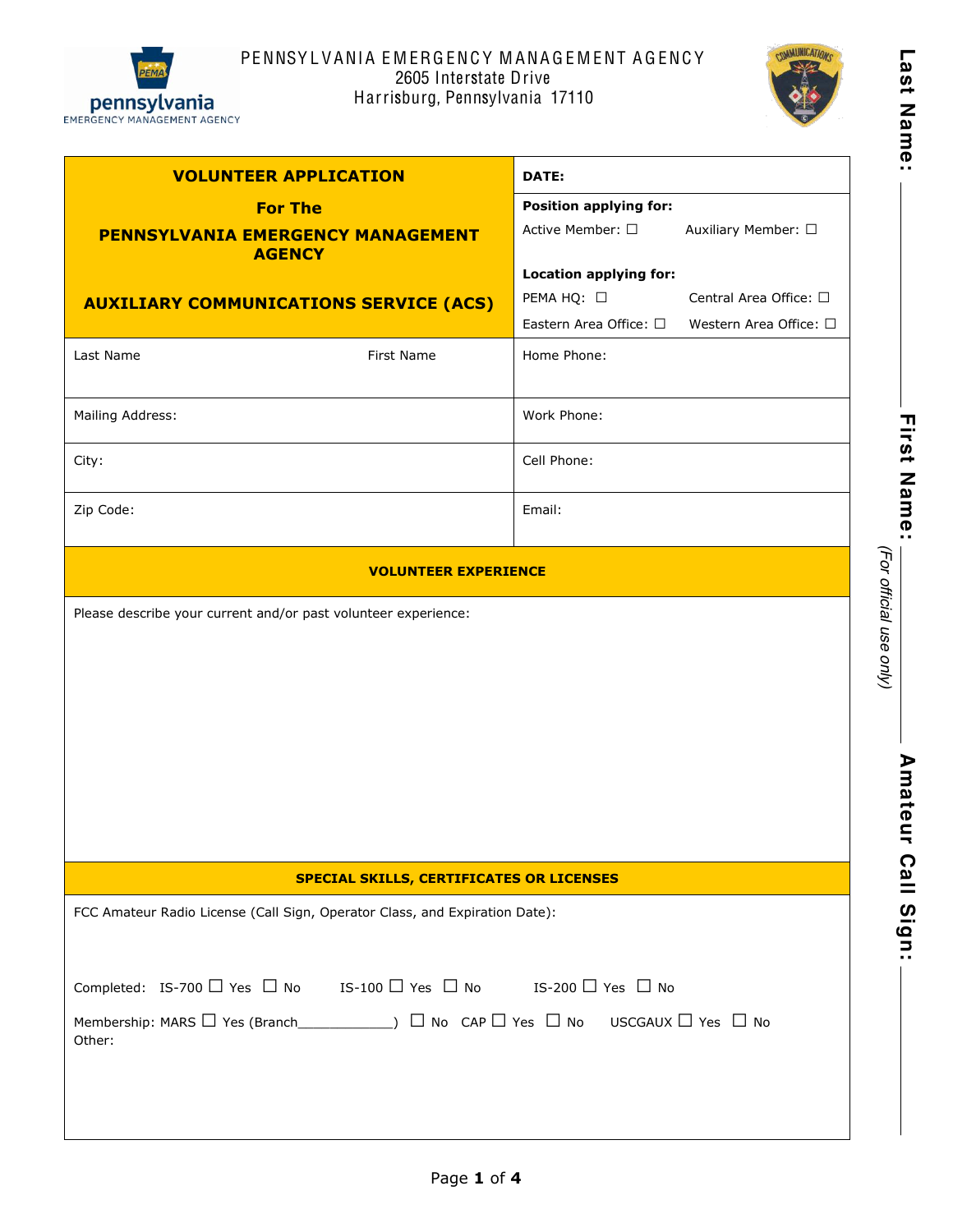### **AREAS OF INTEREST**

Please describe the areas in which you would most like to serve/participate:

## **ADDITIONAL INFORMATION**

Please provide any additional information which you would like to share: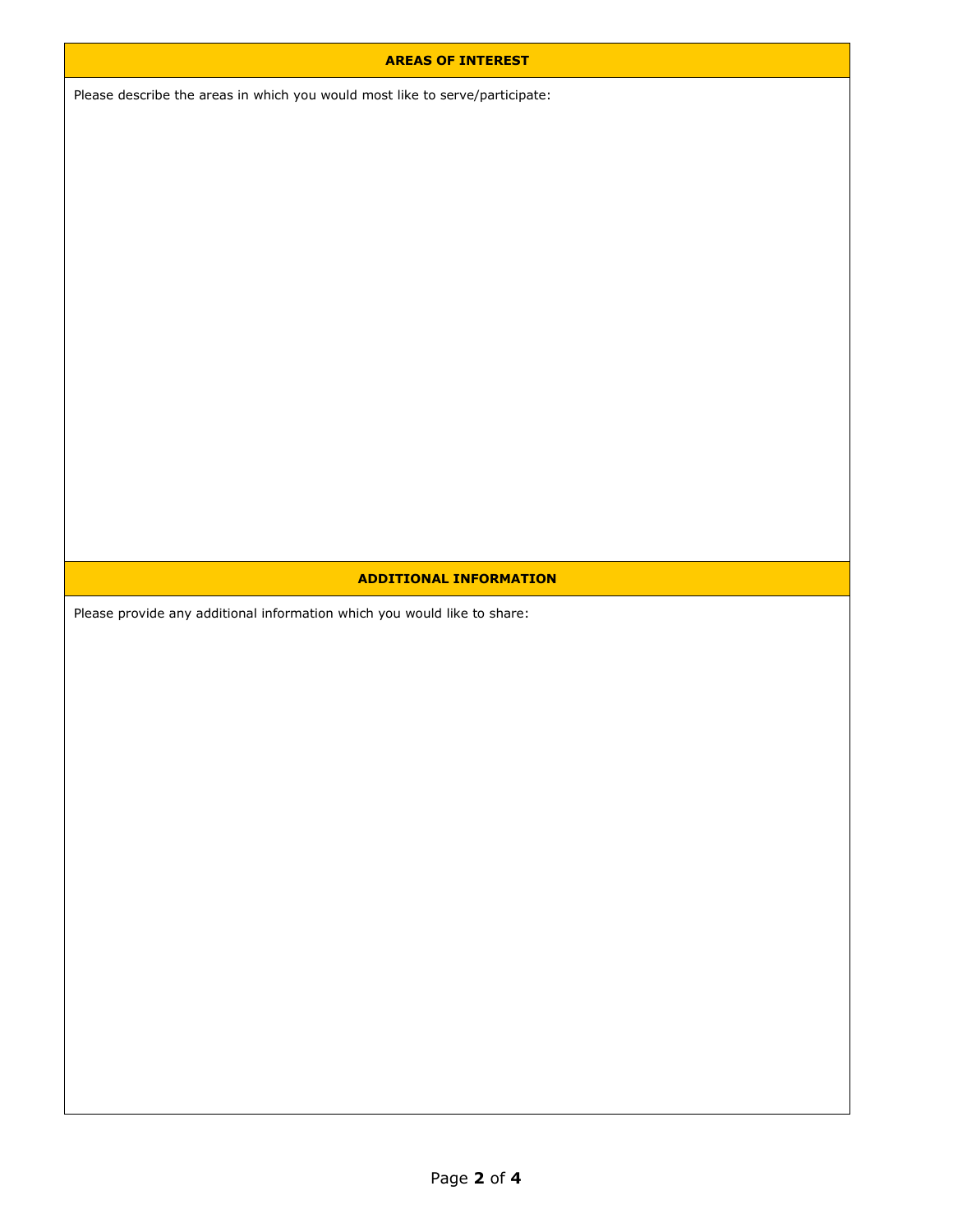### **MEMBERSHIP REQUIREMENTS**

#### **Commonwealth ACS unit members will be classified as follows:**

- Active Members: Those who participate in the program on an on-going and regular basis. These members will typically be considered core personnel. These members are issued identification cards, and are expected to report to their assignments as quickly as possible.
- Auxiliary Members: All other members. These members typical participate in unit activities on an infrequent or irregular basis. These members are not issued identification cards but will be listed on the unit roster.

## **Per the Pennsylvania Auxiliary Communications Services Program Directive D20101**

#### **Minimum membership requirements are:**

- All members must be at least 18 years of age. Minors who desire to participate will do so under a junior volunteer program, if one is established.
- Members must be physically able and hold the appropriate credentials to perform all tasks associated with expected/assigned duties. There cannot be any physical or mental handicaps, limitations or conditions that would preclude the ability of an individual to perform safely any required tasks.\*

\* Reasonable accommodations for individuals with disabilities shall be made to enable these volunteers to participate and to learn and develop confidence, individual preparedness, independence, and adequate operating skills in order to function during times of emergency and aspire to higher levels of participation.

- Members must complete all required training and any required periodic refresher training.
- Members should be prepared to respond on short notice.
- Members must be capable of improvising solutions and functioning in a team environment for long hours under adverse and stressful conditions.
- Members must understand and adhere to the ICS, safe working practices, and procedures.
- Members must become familiar with and adhere to all applicable policies and procedures of PEMA.
- Members are not restricted from maintaining membership in or holding leadership positions in other auxiliary/emergency communications organizations (ARES®, REACT, RACES etc), with the following exceptions:
	- Members holding ACS unit leadership positions (ACS Officer, Assistant ACS Officer, etc. must maintain their responsibilities to the PEMA ACS unit as a priority over those of other organizations.
	- Members who hold leadership positions within other organizations (ARES®, local club, CAP, MARS etc) are expected to perform all duties assigned by the ACS Officer. The leadership position they hold outside of the ACS unit does not convey upon them any authority or privileges within the ACS unit.
- Members must return all unit related equipment, property, and Identification Cards upon resignation or termination, or at the request to the unit ACS Officer or Commonwealth ACS Coordinator.
- Members must hold the appropriate license, certification or other authorization for the frequencies on which they are expected to operate, prior to being permitted to operate on those frequencies. A copy of an applicant's current/valid license must be included as a permanent part of the members file and maintained by PEMA.
- All applicants for membership in the ACS must complete an application and other documents required by the PEMA.
- In addition to meeting all membership requirements, acceptance into ACS Unit is at the discretion of the ACS Officer and PEMA.
- All ACS members shall meet appropriate NIMS/ICS training requirements for their expected/assigned operational roles in accordance with the NIMS Five-Year Training Plan published by the NIC, or succeeding requirements.
- All ACS members are expected to establish and maintain a Go Kit. Go Kits, at a minimum, shall include those items necessary to support an individual's personal needs as well as those of their expected/assigned duties for a minimum of 72 hours.

(continued)